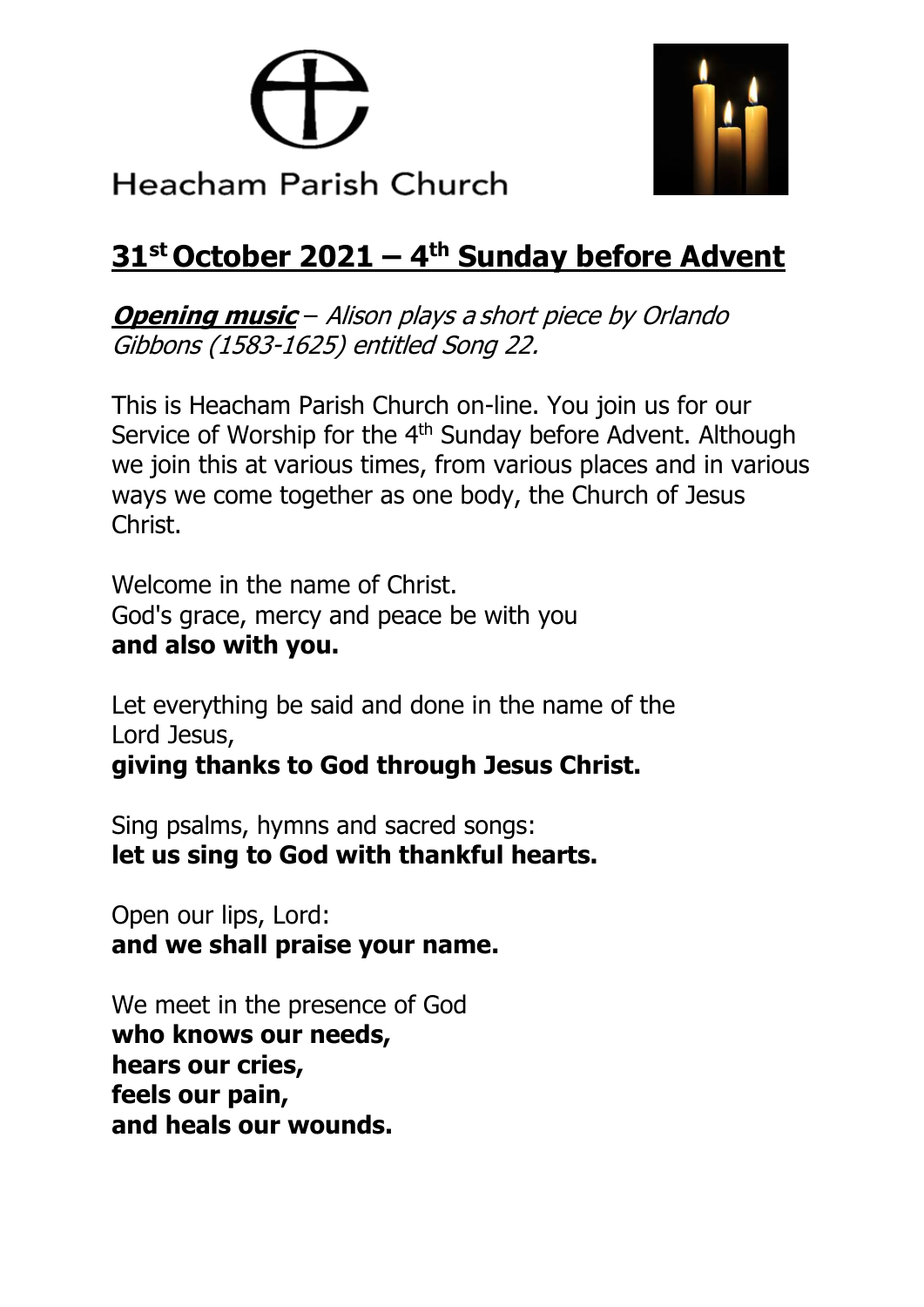Lord, speak to us **that we may hear your word.** Move among us **that we may behold your glory.** Receive our prayers **that we may learn to trust you. Amen.**

Hymn: **A new commandment**

A new commandment I give unto you, that you love one another as I have loved you, that you love one another as I have loved you.

By this shall all men know that you are My disciples, if you have love one for another. By this shall all men know that you are My disciples, if you have love one for another.

### **Prayers of penitence**

The gospel calls us to turn away from sin and be faithful to Christ. As we offer ourselves to him in penitence and faith, we renew our confidence and trust in his mercy.

**Almighty God, our heavenly Father, we have sinned against you, through our own fault, in thought, and word, and deed, and in what we have left undone.**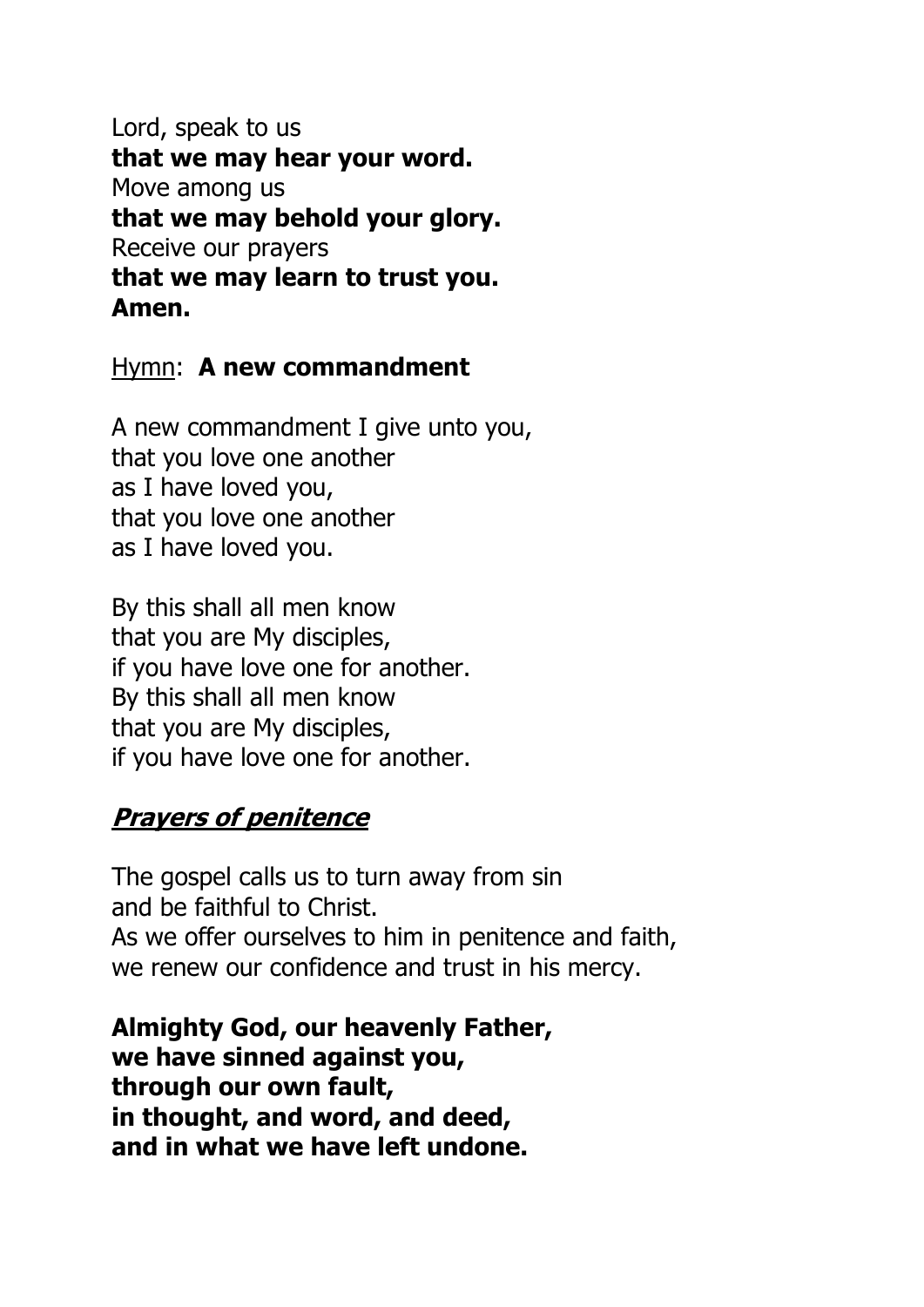**We are heartily sorry, and repent of all our sins. For your Son our Lord Jesus Christ's sake, forgive us all that is past; and grant that we may serve you in newness of life to the glory of your name. Amen.**

May almighty God have mercy on us, forgive us our sins, and bring us to everlasting life, through Jesus Christ our Lord. **Amen.**

**Bible reading** – Mark 12:28-34 read by Judith

# **A reflection** – by John

Now we come to the question as to which is the greatest commandment of all. We have heard a reading today, including a series of questions asked of Jesus. Earlier in the chapter you read of somebody who asked about paying Caesar his Due, the second question asked is about marriage and marrying your brother's widow and what the results would be in heaven. The final question is about which is the greatest commandment of all. This was an example of the Pharisee trying to outwit Jesus, but of all three questions this was the most honest of all the three questions and alone received commendation from the Lord.

I am sure you are aware that the Jews had accumulated at least 600 laws and commandments, some quite major laws and many of them were minor ones. Around one third of the laws were good and sensible the rest were not so good and quite restrictive and demanding.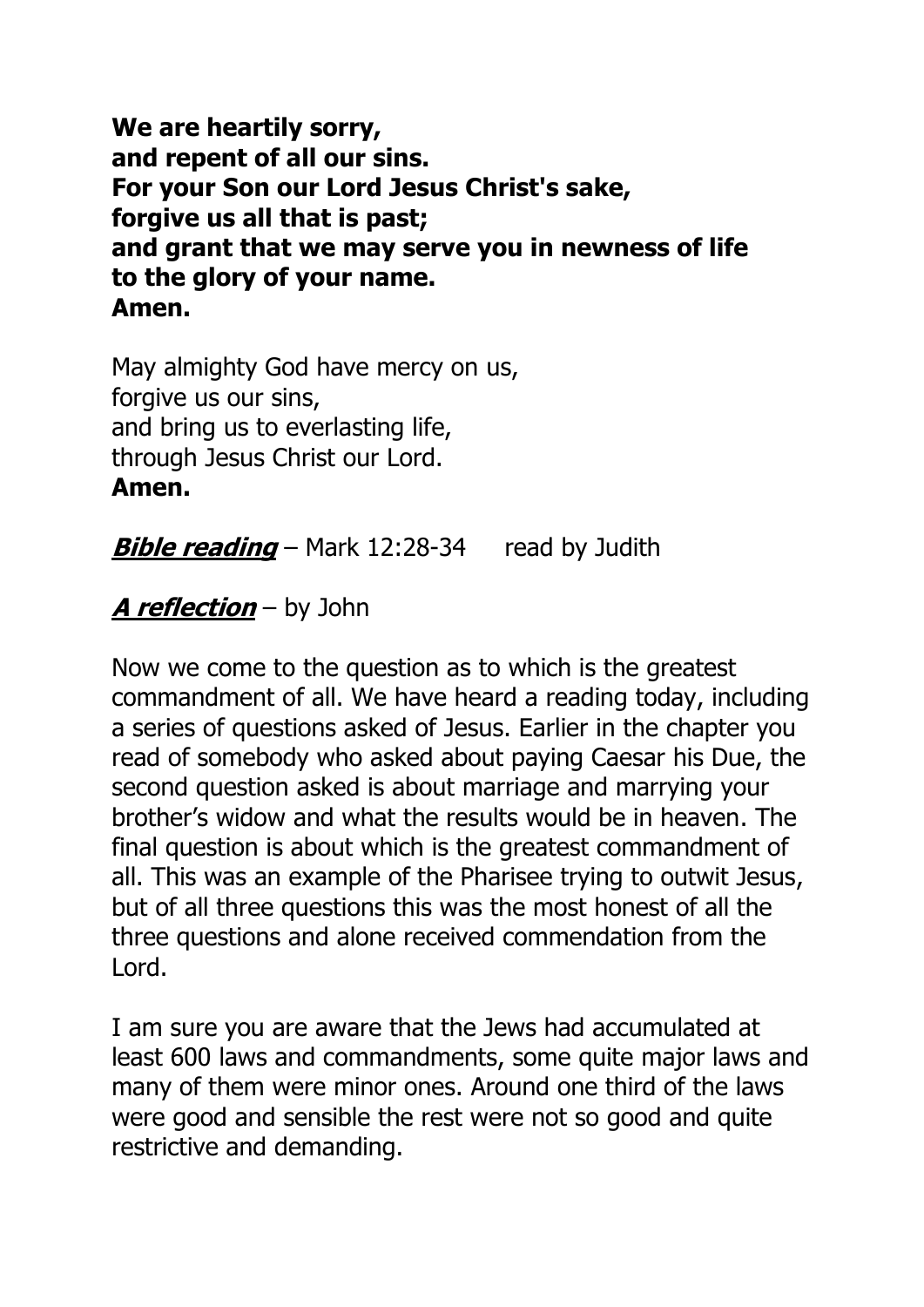With so many laws and commandments how could anybody hope to keep up with them all? It was difficult to separate them and put them in some sort of table. Ones you should keep, some very important, and some you could almost ignore.

There are 66 books in the bible (approx. 1500 pages or more depending upon the print) which contains over 4000 years of history. I am sure for many of you this might be overwhelming. Not only is the bible a lot of reading but there is also a lot in there for you to remember and understand!

You might like to read about the battles in the Old Testament, or the history of the people and their ancestry, or about women in the bible, or many other things. How would you encourage someone to dive into the Bible to enable them to find out about God from it?

What do you say about the Bible, like a brief endorsement, something which would spur you on to read it?

It seems to me that Jesus answered the question.

"Love the Lord your God with all your heart and with all your soul and with all your mind and with all your strength. The second is this Love your neighbour as yourself. There is no commandment greater than these."

I am not suggesting everything in the Bible is irrelevant but what I am saying is that the love, respect, and honour shown to God is the high priority in our lives. We know that we cannot keep all the laws in His kingdom, which is why we are saved by grace.

There are many quotes in the Bible of love and loved, well over 850 in the NIV but I would like us to think of one of Paul's quotes: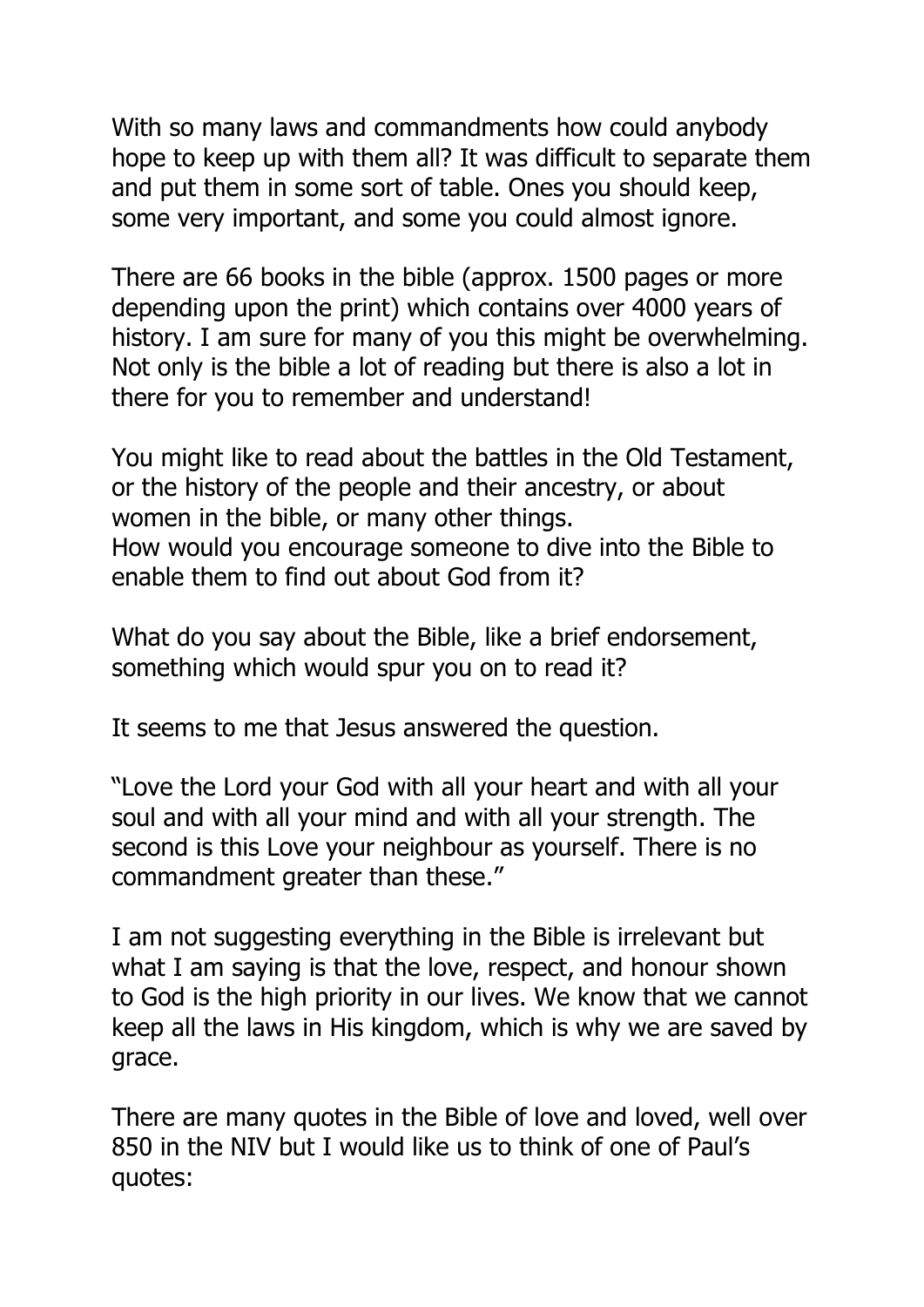"Though I speak with the tongues of man and of angels, and have not love, I am become as sounding brass, or a tinkling cymbal. And though I have the gift of prophecy, and understand all mysteries, and all knowledge; and though I have all faith, so that I could remove mountains, and have not love, I am nothing."

I wonder what the world would be without love. Would those around us mean nothing to us, would our children mean nothing to us, would God mean nothing to us; then it would be a world which means nothing to us.

You and I are different, we are God's children, full of love and compassion we go to reach out with a hug or a telephone call and say, "I wanted to know and that I love in Christ." You see that it was love of mankind that sent Jesus to Calvary and our love for him and our neighbour is what will send us to heaven.

The scribe who accepted this teaching of Jesus was assured that he wasn't far from the Kingdom of God. He wasn't there yet, but he was on the right track; he was on the highway to heaven not far away but surely heading there, making his way to those gates and when you do the same my friends, you too will not be far away from that wonderful Kingdom of God. **Amen**

### **Affirmation of faith**

Let us affirm our faith in Jesus Christ the Son of God.

**Though he was divine, he did not cling to equality with God, but made himself nothing. Taking the form of a slave, he was born in human likeness.**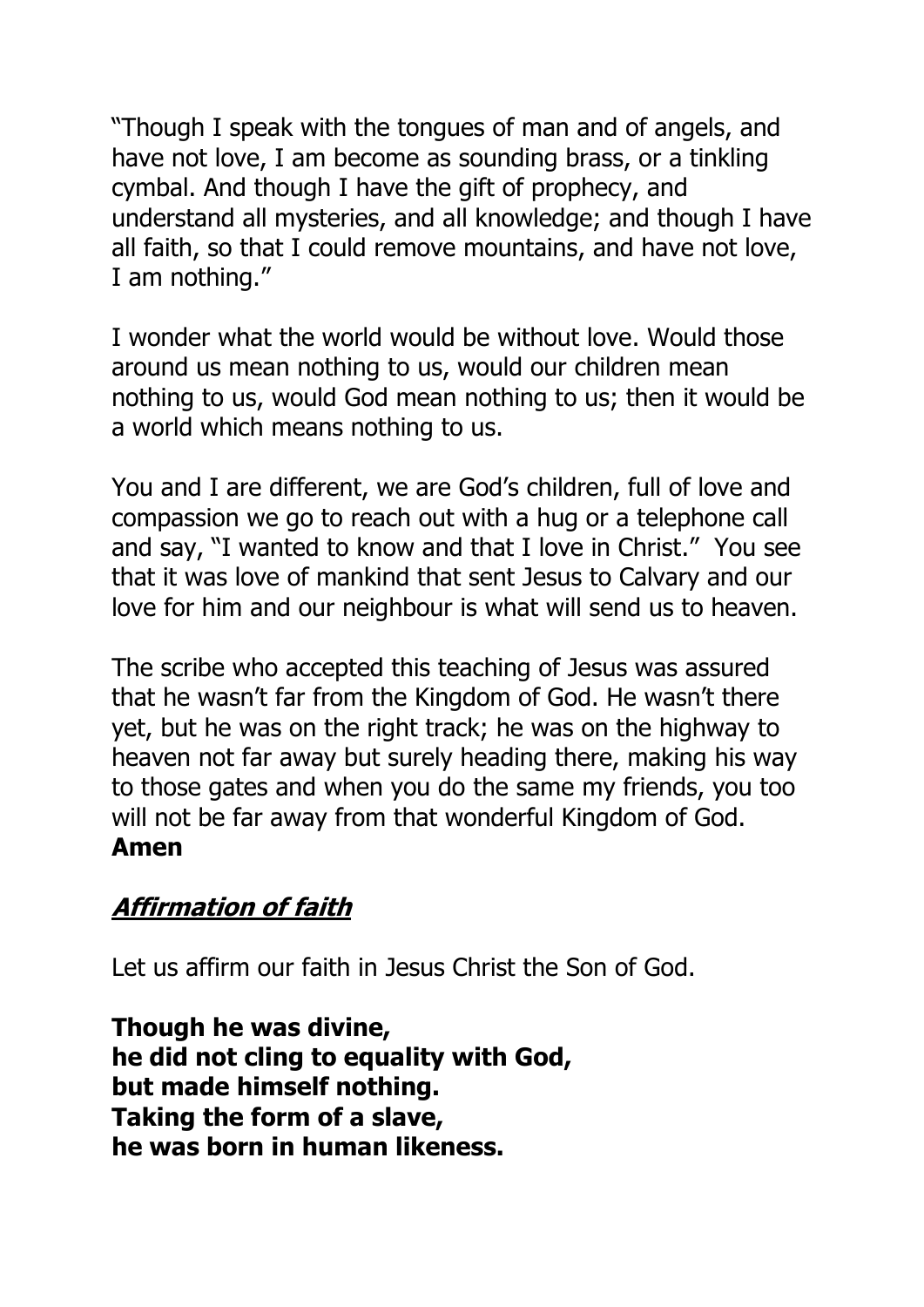**He humbled himself and was obedient to death, even the death of the cross. Therefore God has raised him on high, and given him the name above every name: that at the name of Jesus every knee should bow, and every voice proclaim that Jesus Christ is Lord, to the glory of God the Father. Amen.**

#### Hymn: **As the dear pants**

As the deer pants for the water, so my soul longs after You. You alone are my heart's desire and I long to worship You.

You alone are my strength, my shield, to You alone may my spirit yield. You alone are my heart's desire and I long to worship You.

I want You more than gold or silver, only You can satisfy. You alone are the real joy-giver and the apple of my eye.

You alone are ……

You're my friend and You're my brother, even though You are a king. I love You more than any other, so much more than anything. You alone are ……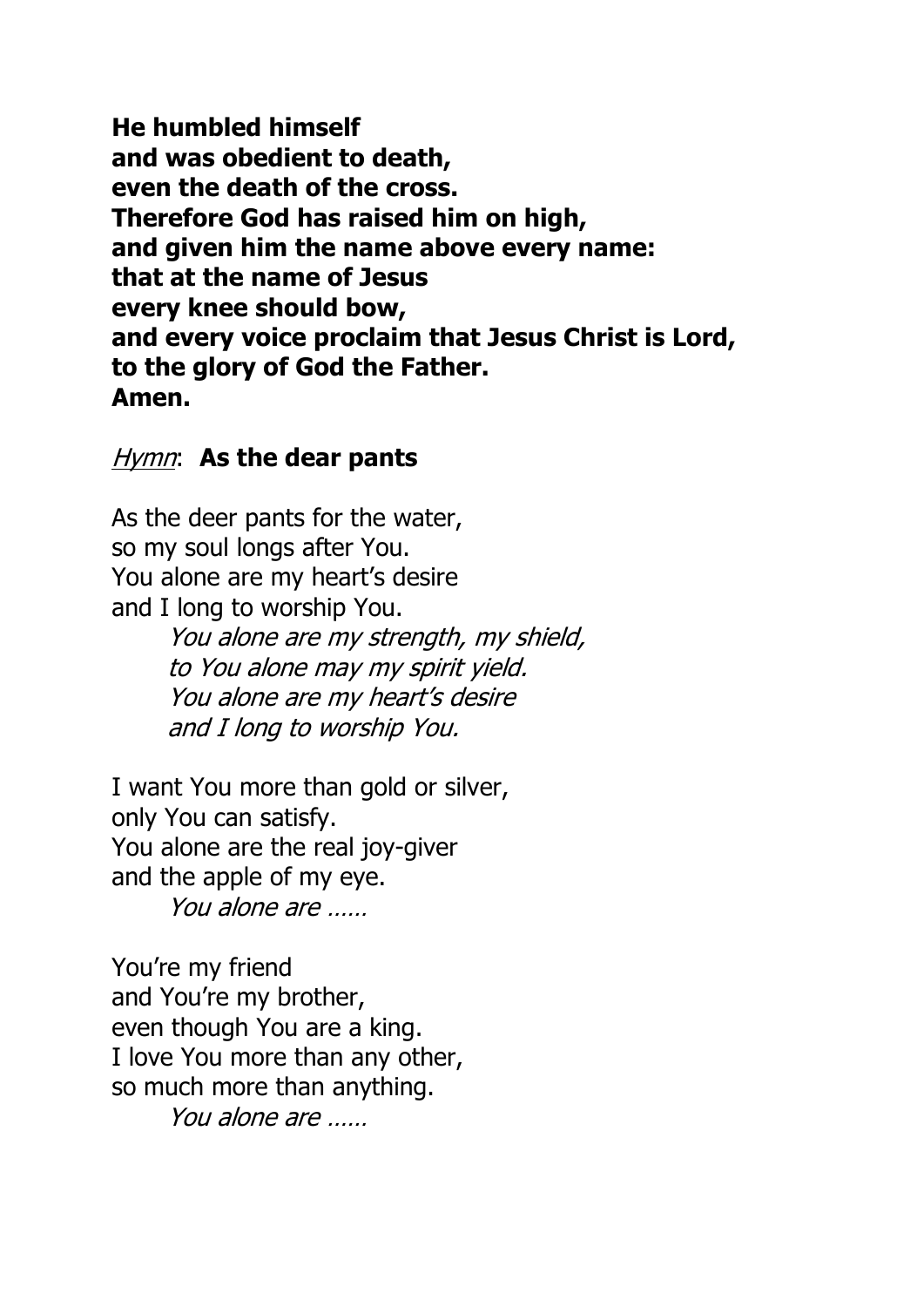# **Prayers of Intercession** - Led by Sue Spencer

Lord, once more we have the opportunity to meet with you. Lord we know that your son Jesus Christ is here with us, welcoming us as his people, greeting us as his friends, and offering us lasting nourishment, not just for our bodies but for our souls as well. We are reminded of how much you love us and of the sacrifice that your Son made so that we could worship you freely. Thank you for all you have done and all you have given us, so help us in return to give our all to you, in the name of Christ.

# **Lord in your mercy, hear our prayer.**

Almighty God, ruler of the ends of the earth, we pray for our Queen and thank you for the strong faith that she has with you and for the example she has shown us. We ask that you will help her as she has to come to terms with not being able to do as much as she would like. We also pray for those to whom you have entrusted power and responsibility, we pray especially for those who are in government and for all members of Parliament. We ask Lord that you will grant them wisdom, patience, dedication, insight, open mindedness, and humility.

# **Lord in your mercy, hear our prayer.**

Loving God, as the United Nations climate conference, COP26, begins in Glasgow, let us bring our prayers to you, who created the earth and all within it. We pray for world leaders: that they may all work together, through the decisions taken, to protect the planet and all who live within it. We praise your name with all you have created. You are present in the whole universe, and in the smallest of creatures.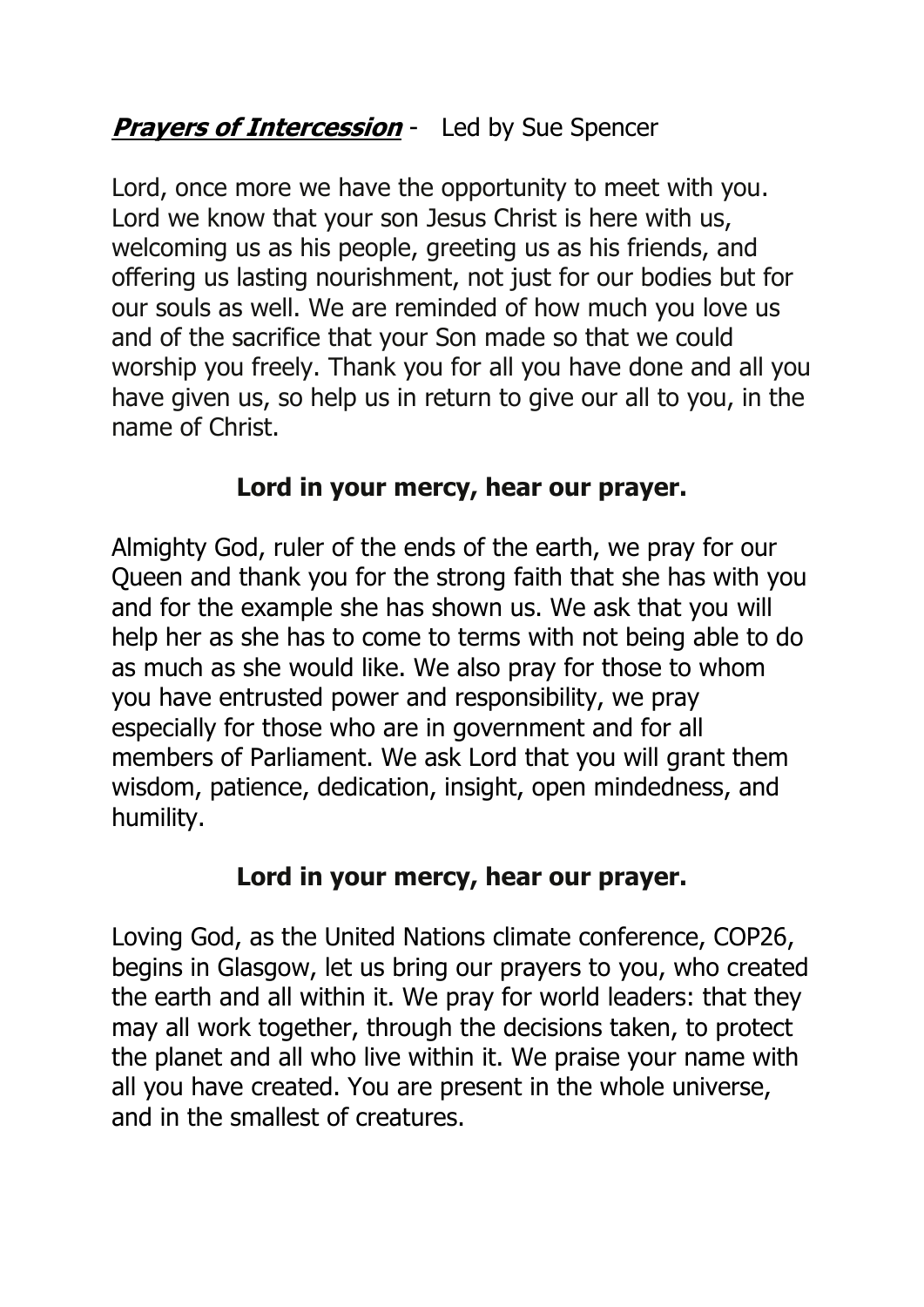We acknowledge the responsibilities you have placed upon us as stewards of your creation. May the Holy Spirit inspire all political leaders at COP26 as they seek to embrace the changes needed to foster a more sustainable society. Instil in them the courage and gentleness to implement fairer solutions for the poorest and most vulnerable and commit their nations to the care of Our Common Home.

### **Lord in your mercy, hear our prayer**

Almighty God, as All Saints' Day approaches, we come to you as ordinary everyday people, nothing special about us and no particular merits to boast of, yet you have called us to be part of your family, you have called us to be your church. Today you have called us to remember all who have gone ahead of us in the journey of faith. Merciful God give us the grace to follow in the footsteps of the saints, as they followed in the footsteps of your dear son. Keep alive the memory of those dear to ourselves whom you have called to yourself, let us bring them to mind in a moment of silence (Short silence) We ask Lord that you will be with those who come this afternoon to the service of remembrance, that the bereaved find comfort and strength to continue facing the future without their loved one. We also pray for the bereavement team as they console the bereaved and let them find the right words to comfort the bereaved.

#### **Merciful Father accept these prayers for the sake of our Son our Saviour Jesus Christ. Amen**

**The Lord's Prayer**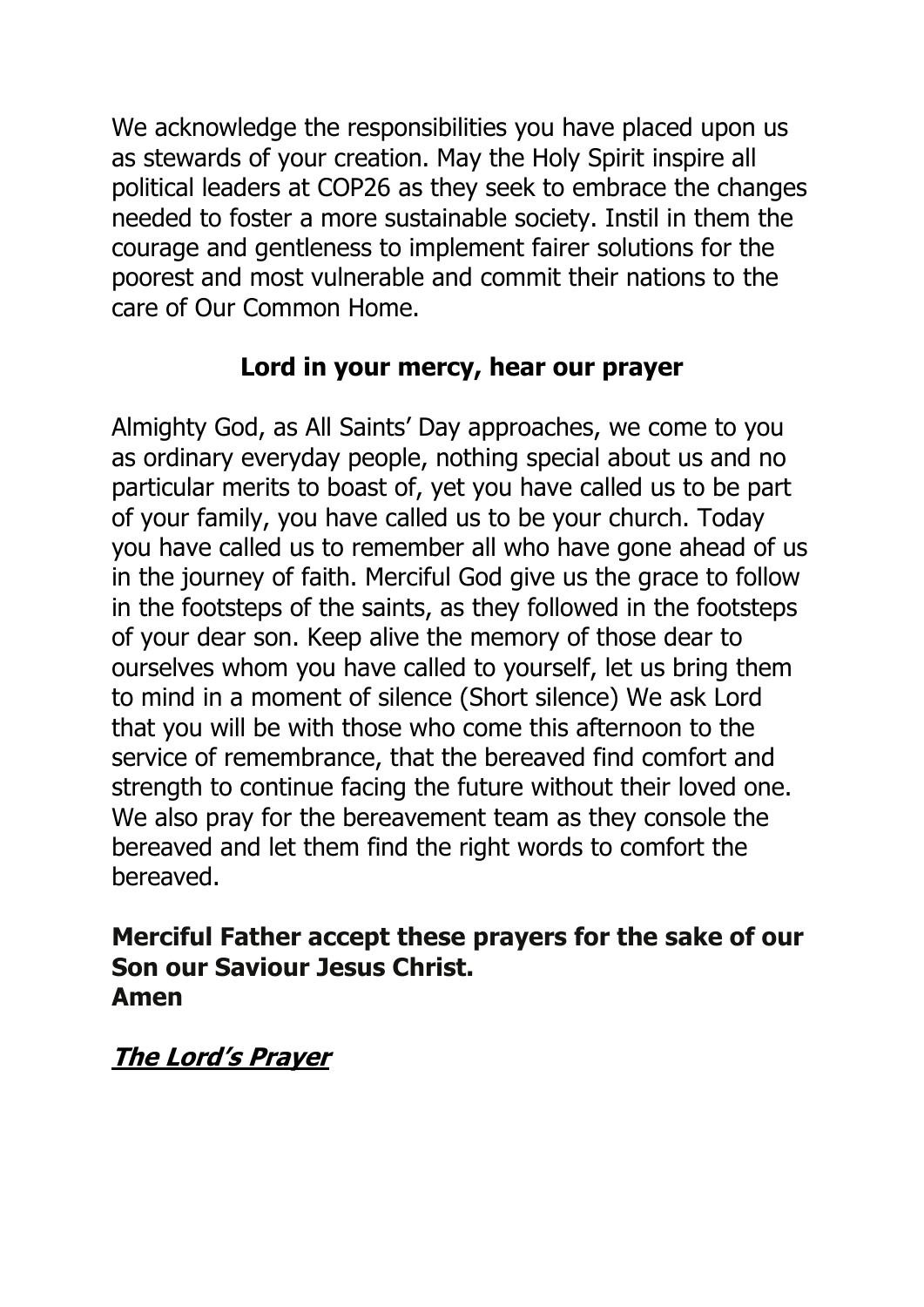# **Collect for today**

God of glory, touch our lips with the fire of your Spirit, that we with all creation may rejoice to sing your praise; through Jesus Christ our Lord. **Amen**

# **Closing prayers**

O Lord, open my lips **and my mouth shall proclaim your praise.** When we were still helpless **Christ died for the ungodly**. The proof of God's amazing love is this: **while we were still sinners, Christ died for us.**

This is love, not that we loved God, **but that he loved us and sent his Son.** He is the sacrifice for our sins, **that we might live through him.** If God loves us so much **we ought to love one another.** If we love one another **God lives in us.**

### **Conclusion**

**In darkness and in light, in trouble and in joy, help us, heavenly Father, to trust your love, to serve your purpose, and to praise your name; through Jesus Christ our Lord. Amen**